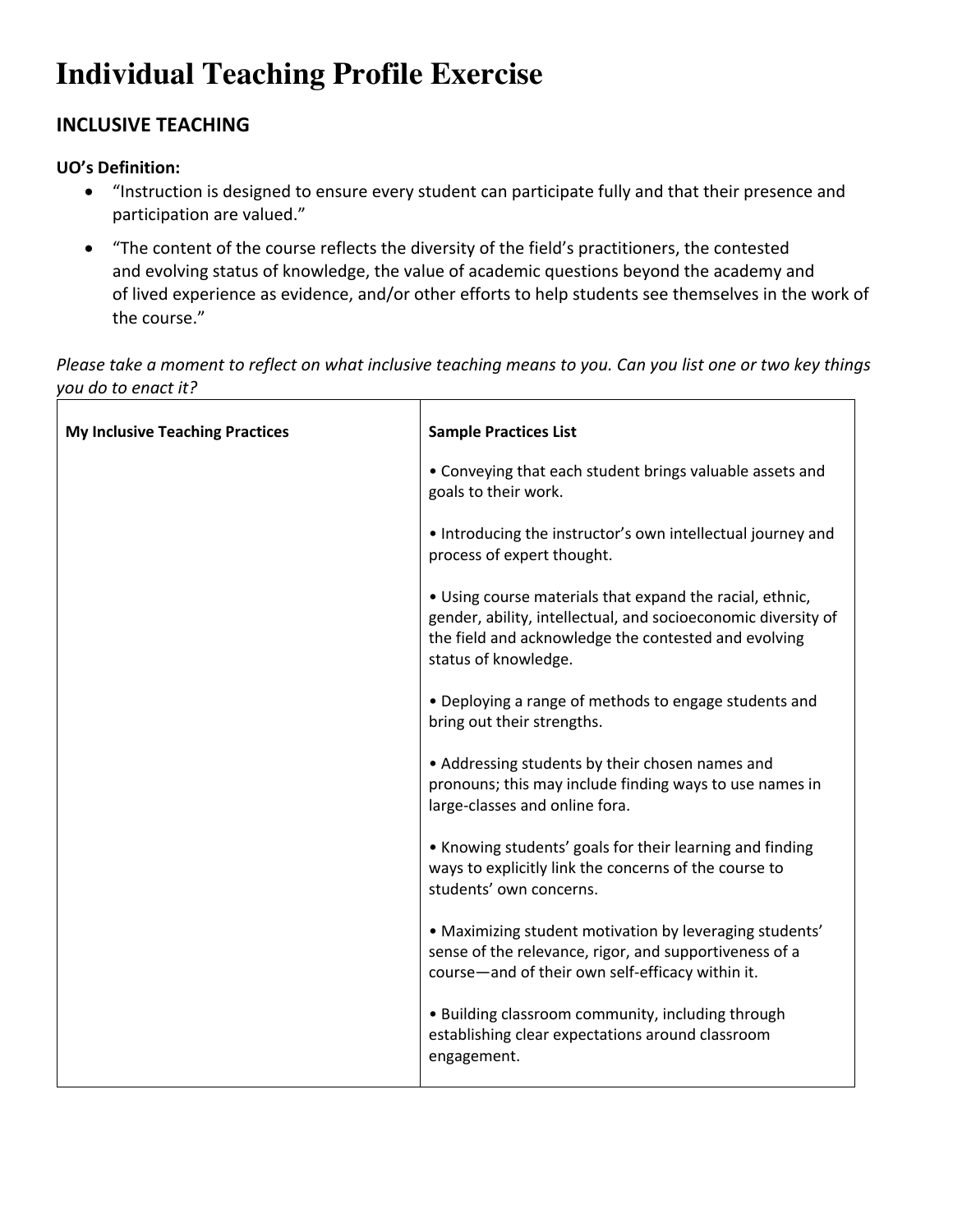| • Designing courses with physical and content accessibility<br>in mind. |
|-------------------------------------------------------------------------|
|                                                                         |

## **ENGAGED TEACHING**

#### **UO's Definition:**

 $\Gamma$ 

• "Demonstrated reflective teaching practice, including through the regular revision of courses in content and pedagogy."

*Take a moment to reflect on what engaged teaching means to you. Can you name one or two ways you engage in a process or reflection, change, and community-building around teaching?* 

| <b>My Engaged Teaching Practices</b> | <b>Sample Practices List</b>                                                                                                                                                                                                                                             |
|--------------------------------------|--------------------------------------------------------------------------------------------------------------------------------------------------------------------------------------------------------------------------------------------------------------------------|
|                                      | • Reflecting on one's teaching practice and making changes<br>over time that are informed by experimentation,<br>professional teaching development, collegial interactions<br>and class observations, student feedback, and the<br>scholarship of teaching and learning. |
|                                      | • Soliciting and reflecting on student feedback, and<br>considering what changes, if any, should be made in the<br>course.                                                                                                                                               |
|                                      | • Attending workshops, conferences, or institutes about<br>teaching and learning; reading books or articles about<br>teaching and learning; participating in formal or informal<br>discussions with peers about teaching and learning.                                   |
|                                      | • Presenting at workshops and conferences insights,<br>innovations or experimentations in teaching and learning.                                                                                                                                                         |
|                                      | • Producing scholarship related to teaching and learning.                                                                                                                                                                                                                |
|                                      | • Conducting a peer review for a colleague.                                                                                                                                                                                                                              |
|                                      | • Contributing to student learning outside the classroom as<br>demonstrated by, for example, co-curricular activities or<br>community-engaged projects, or by developing a coherent<br>approach to academic coaching and skill-building during<br>office hours.          |
|                                      | • Contributing teaching to the Clark Honors College,<br>departmental honors, first-year experiences, or other<br>educational excellence and student success initiatives.                                                                                                 |
|                                      | • Receiving grants, fellowships, or other awards for<br>teaching excellence and innovation.                                                                                                                                                                              |

 $\overline{\mathbf{1}}$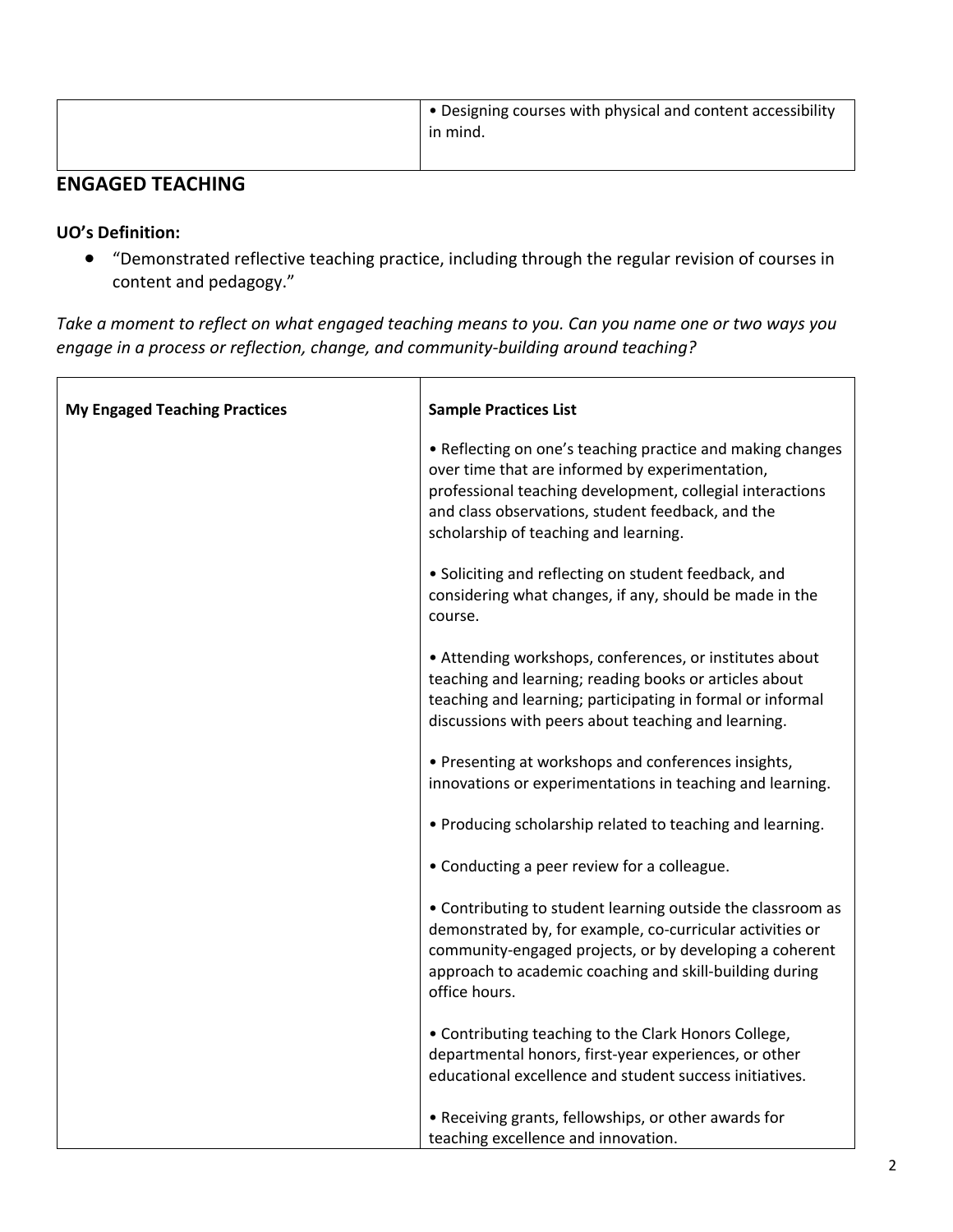## **RESEARCH-INFORMED TEACHING**

## **UO's Definition:**

- "Instruction models a process or culture of inquiry characteristic of disciplinary or professional expertise."
- "Evaluation of student performance linked to explicit goals for student learning established by faculty member, unit, and, for core education, university; these goals and criteria for meeting them are made clear to students."
- "Timely, useful feedback on activities and assignments, including indicating students' progress in course."
- "Instruction designed to engage, challenge and support students."

*Take a moment to reflect on what research-informed teaching means to you. Can you name one or two ways you either invite students into the university's research mission, or draw on research on student learning in your classes (or both)?* 

| <b>My Research-Informed Teaching Practices</b> | <b>Sample Practices List</b>                                                                                                                                                                 |
|------------------------------------------------|----------------------------------------------------------------------------------------------------------------------------------------------------------------------------------------------|
|                                                | Inviting students into the university's research mission                                                                                                                                     |
|                                                | • Leading with questions and modeling expert thought by<br>"thinking aloud" when encountering problems.                                                                                      |
|                                                | • Partnering with students to create new knowledge.                                                                                                                                          |
|                                                | • Providing students with course-based undergraduate<br>research experiences or other projects that engage students<br>directly in the scholarly methods of the discipline or<br>profession. |
|                                                | Evidence-based teaching and learning                                                                                                                                                         |
|                                                | • Communicating compelling goals for student learning and<br>designing courses tightly aligned with those goals (backward<br>design).                                                        |
|                                                | • Clearly conveying the purpose, process for completion,<br>and criteria for evaluation of class assignments before<br>students begin work on them (transparency).                           |
|                                                | • Building occasions for student reflection about their<br>learning processes, challenges, and growth (metacognition).                                                                       |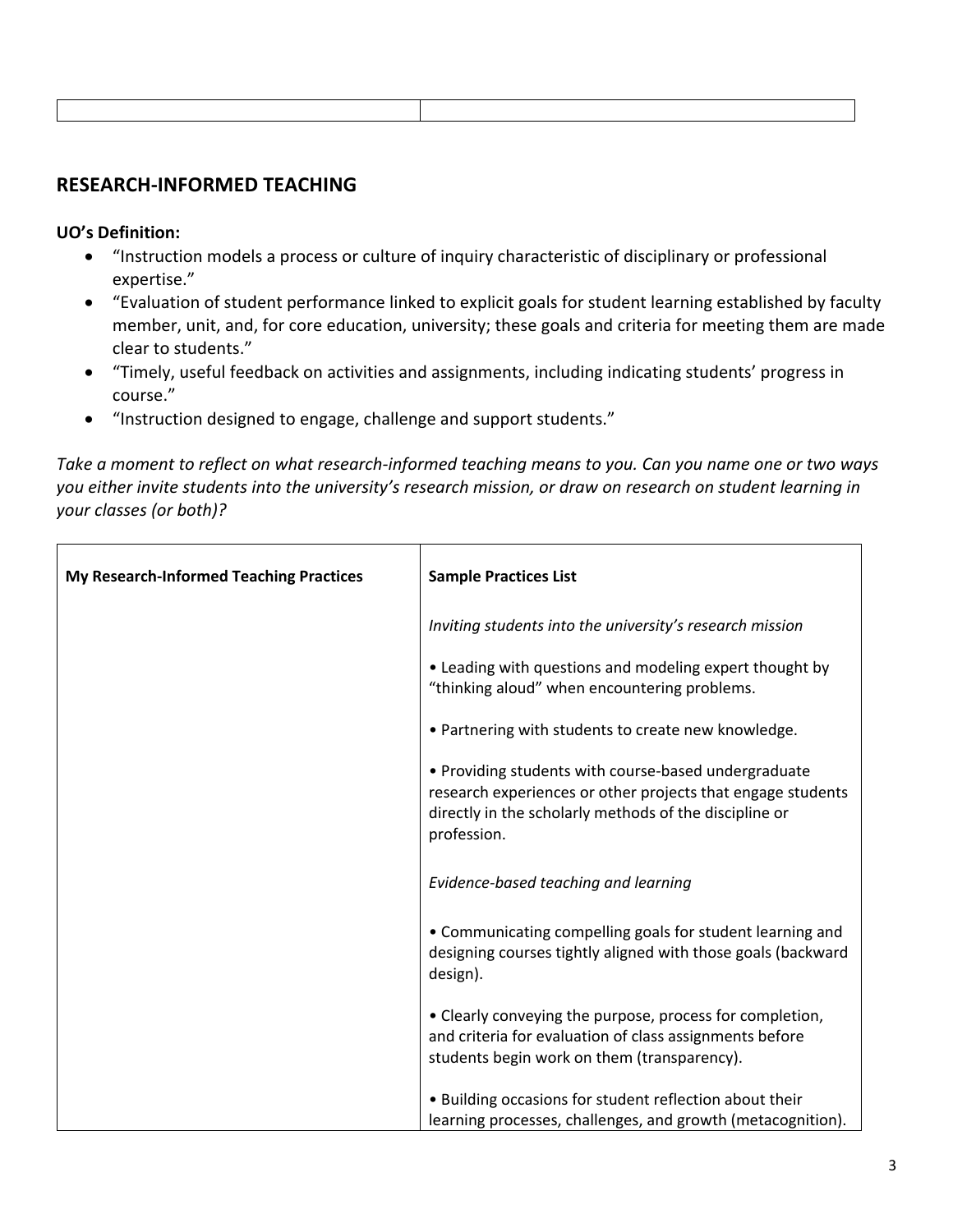| • Providing students with simple, helpful feedback on low-<br>stakes exercises; this could include the use of rubrics,<br>student peer review, instructor "think alouds" or other time-<br>saving techniques. |
|---------------------------------------------------------------------------------------------------------------------------------------------------------------------------------------------------------------|
| • Normalizing struggle at key points in the course and<br>connecting students to additional study and academic<br>resources.                                                                                  |
| • Developing activities that break complex intellectual work<br>into component parts.                                                                                                                         |
| • Facilitating student interaction and peer learning.                                                                                                                                                         |

# **PROFESSIONAL TEACHING**

## **UO's Definition:**

- "Readily available, coherently organized, and high-quality course materials; syllabi that establish student workload, learning objectives, grading and class policy expectations."
- "Respectful and timely communication with students. Respectful teaching does not mean that the professor cannot give appropriate critical feedback."
- "Students' activities in and out of class are designed and organized to maximize student learning."

*Take a moment to consider what professional teaching means to you—what steps are you taking to ensure the course is built on a strong foundation of good information, clear practices, conscientious communication, and purposeful design?*

| <b>My Professional Teaching Practices</b> | <b>Sample Practices List</b>                                                                                                                                                                                                                                                                                                              |
|-------------------------------------------|-------------------------------------------------------------------------------------------------------------------------------------------------------------------------------------------------------------------------------------------------------------------------------------------------------------------------------------------|
|                                           | • Including on the syllabus a statement encouraging<br>students with disabilities to make their needs known early in<br>the term and to inform students that the Accessible<br>Education Center is a source of support. All course policies<br>and information about student support are up to date.                                      |
|                                           | • Including on the syllabus or other materials contact details,<br>information about how to address you, and friendly<br>guidance on why and how to use office hours or otherwise<br>access your support. Responding to students' requests for<br>information and feedback reliably and promptly (this does<br>not mean instantaneously.) |